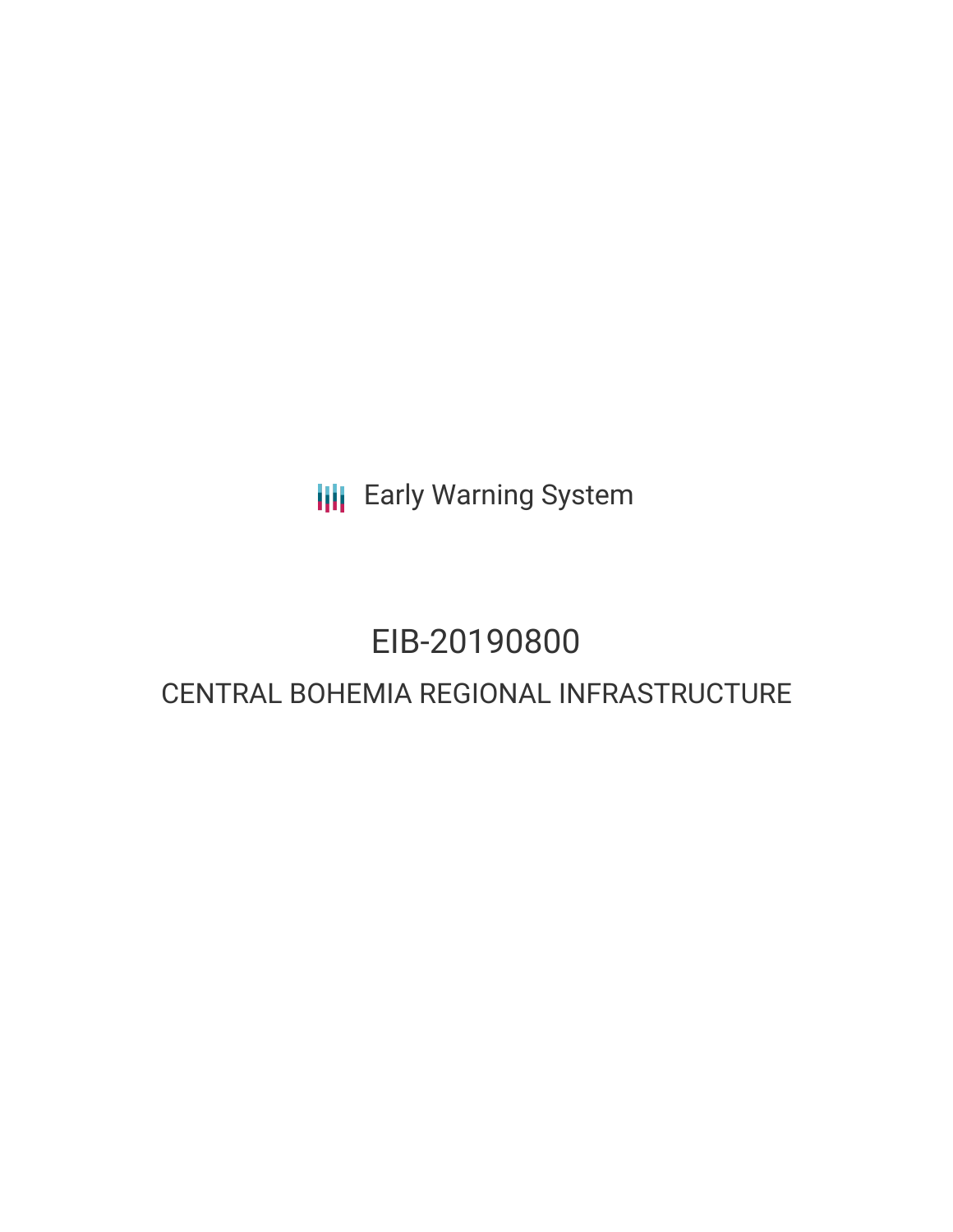### **Quick Facts**

| <b>Countries</b>              | Czech Republic                                  |
|-------------------------------|-------------------------------------------------|
| <b>Financial Institutions</b> | European Investment Bank (EIB)                  |
| <b>Status</b>                 | Proposed                                        |
| <b>Bank Risk Rating</b>       | U                                               |
| <b>Borrower</b>               | <b>STREDOCESKY KRAJ</b>                         |
| <b>Sectors</b>                | Education and Health, Infrastructure, Transport |
| <b>Investment Type(s)</b>     | Loan                                            |
| <b>Loan Amount (USD)</b>      | \$3,575.64 million                              |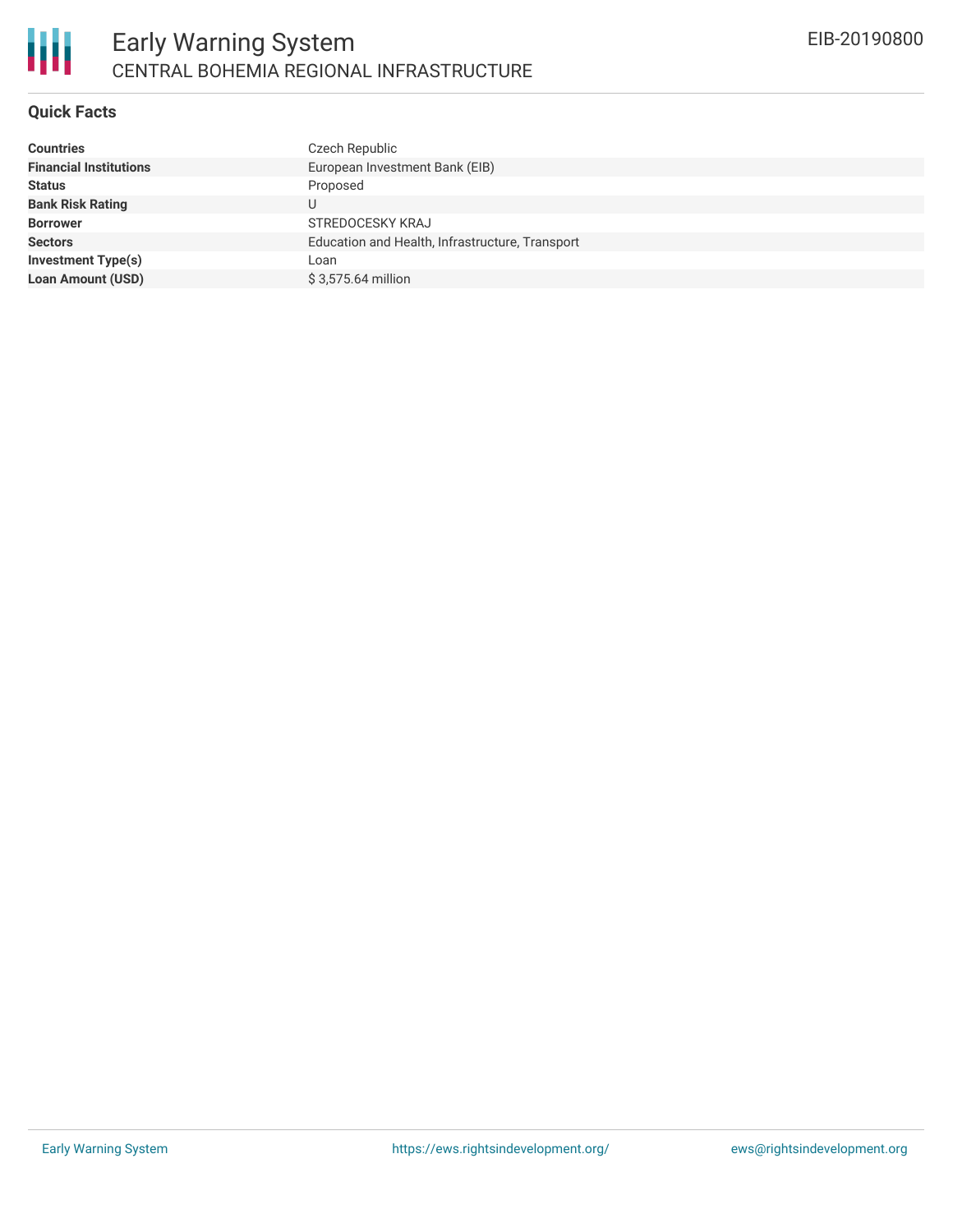

### **Project Description**

The project, structured as a multisector Framework Loan, comprises the schemes implemented under the investment programme of the Region of Central Bohemia that will improve the regional infrastructure, in particular in the sectors of healthcare, transport, social care, education and energy efficiency of public buildings.

The project comprises a multi-scheme operation classified as a Framework Loan and some of the schemes may eventually fall under Annex I or Annex II of the Environmental Impact Assessment (EIA) Directive 2014/52/EU. Should any such scheme have a negative impact on an area forming part of the Natura 2000 network (falling under the Habitats Directive 92/43/EEC or Birds Directive 2009/147/EC), the Bank would require the promoter to act according to the provisions of the aforementioned Directives as transposed into the national law. It is a requirement that all schemes must be implemented in compliance with the EU environmental legislation. Environmental and efficiency improvements in public buildings will be required to comply with the provisions of the EU Directive on Energy Performance of Buildings 2010/31/EU.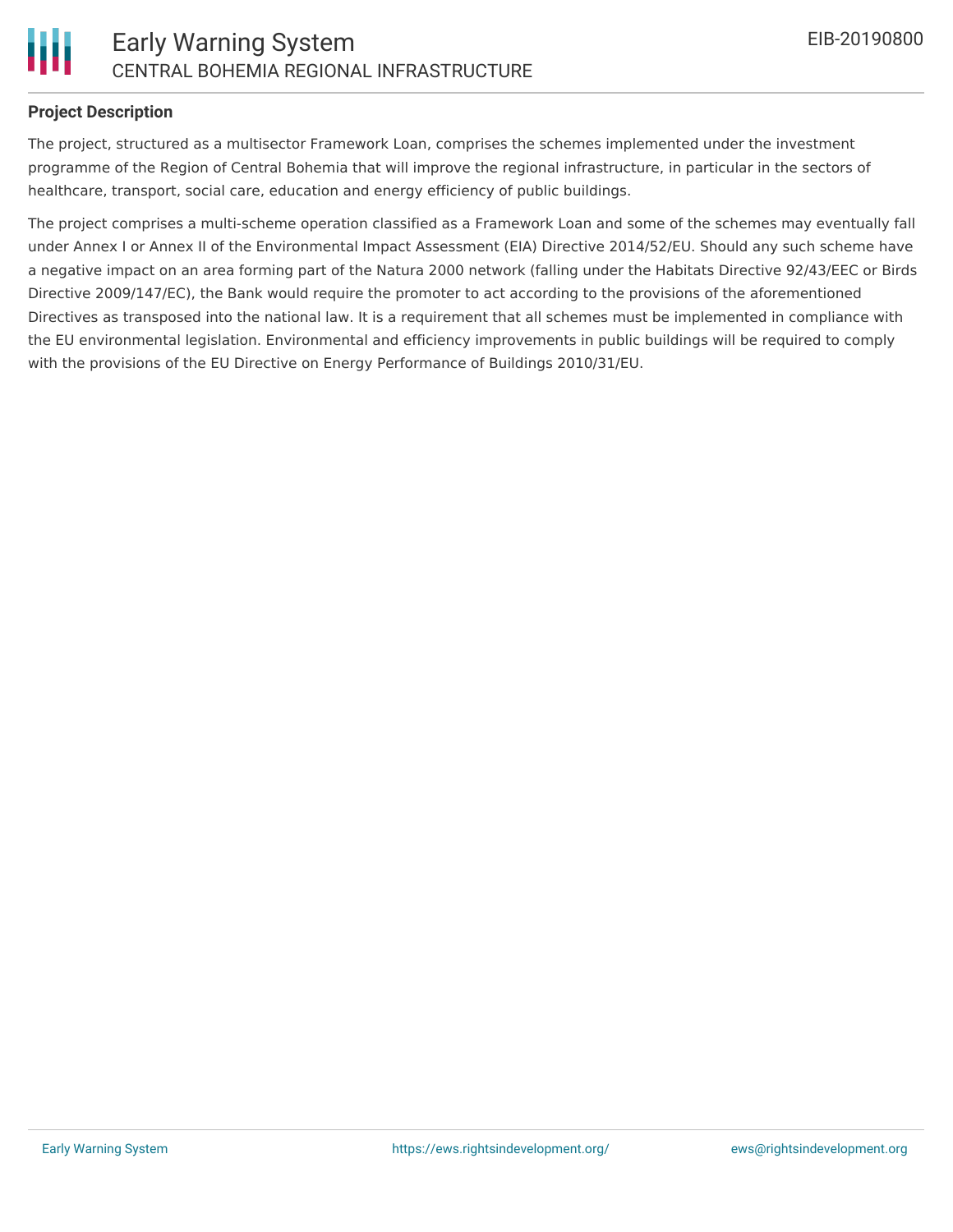

### Early Warning System CENTRAL BOHEMIA REGIONAL INFRASTRUCTURE

### **Investment Description**

European Investment Bank (EIB)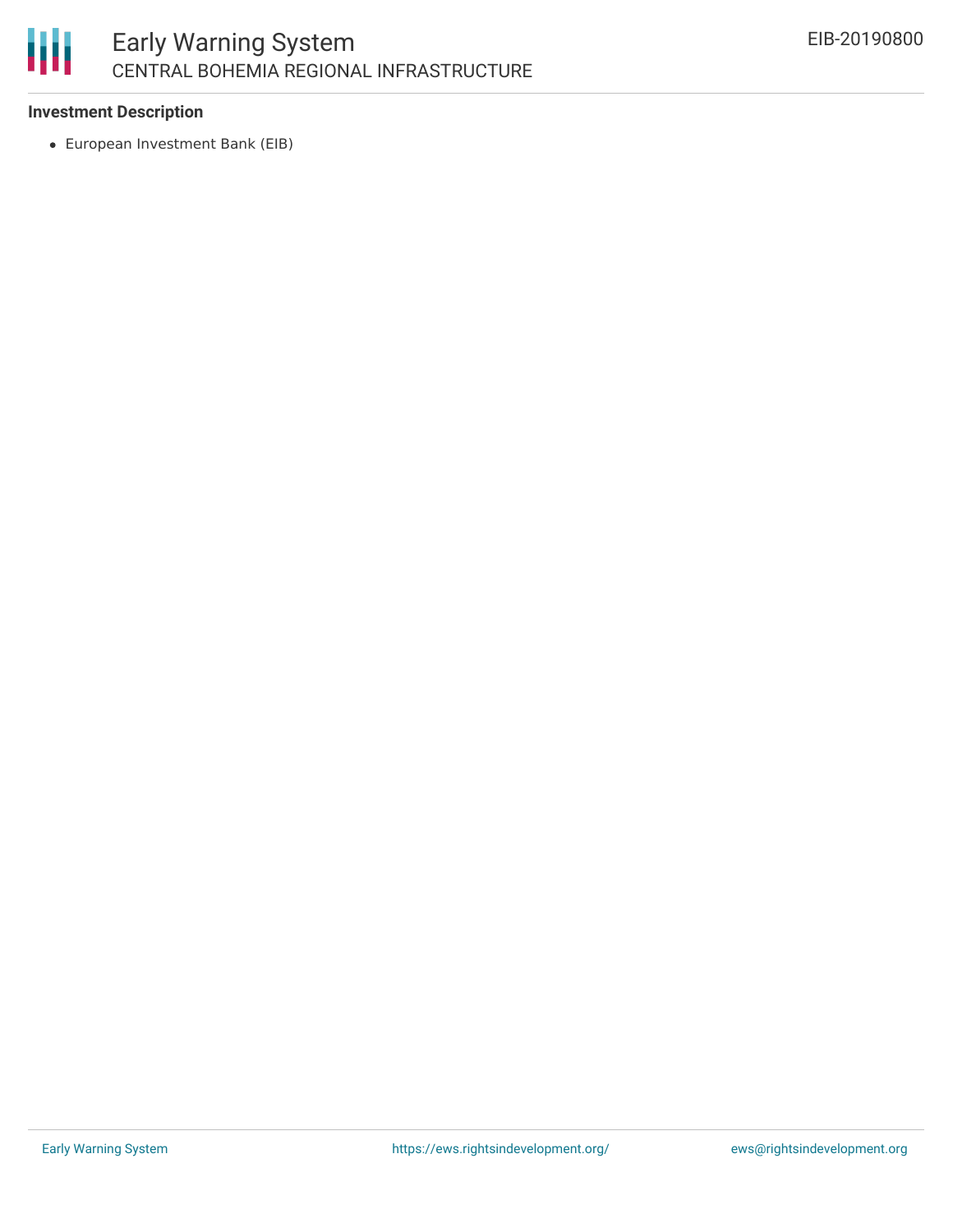### **Contact Information**

Project contacts not available at the time of disclosure.

### ACCOUNTABILITY MECHANISM OF EIB

The EIB Complaints Mechanism is designed to facilitate and handle complaints against the EIB by individuals, organizations or corporations affected by EIB activities. When exercising the right to lodge a complaint against the EIB, any member of the public has access to a two-tier procedure, one internal - the Complaints Mechanism Office - and one external - the European Ombudsman. A complaint can be lodged via a written communication addressed to the Secretary General of the EIB, via email to the dedicated email address complaints@eib.org, by completing the online complaint form available at the following address: http://www.eib.org/complaints/form, via fax or delivered directly to the EIB Complaints Mechanism Division, any EIB local representation office or any EIB staff. For further details, check:

http://www.eib.org/attachments/strategies/complaints\_mechanism\_policy\_en.pdf

When dissatisfied with a complaint to the EIB Complaints Mechanism, citizens can then turn towards the European Ombudsman. A memorandum of Understanding has been signed between the EIB and the European Ombudsman establishes that citizens (even outside of the EU if the Ombudsman finds their complaint justified) can turn towards the Ombudsman on issues related to 'maladministration' by the EIB. Note that before going to the Ombudsman, an attempt must be made to resolve the case by contacting the EIB. In addition, the complaint must be made within two years of the date when the facts on which your complaint is based became known to you. You can write to the Ombudsman in any of the languages of the European Union. Additional details, including filing requirements and complaint forms, are available at: http://www.ombudsman.europa.eu/atyourservice/interactiveguide.faces